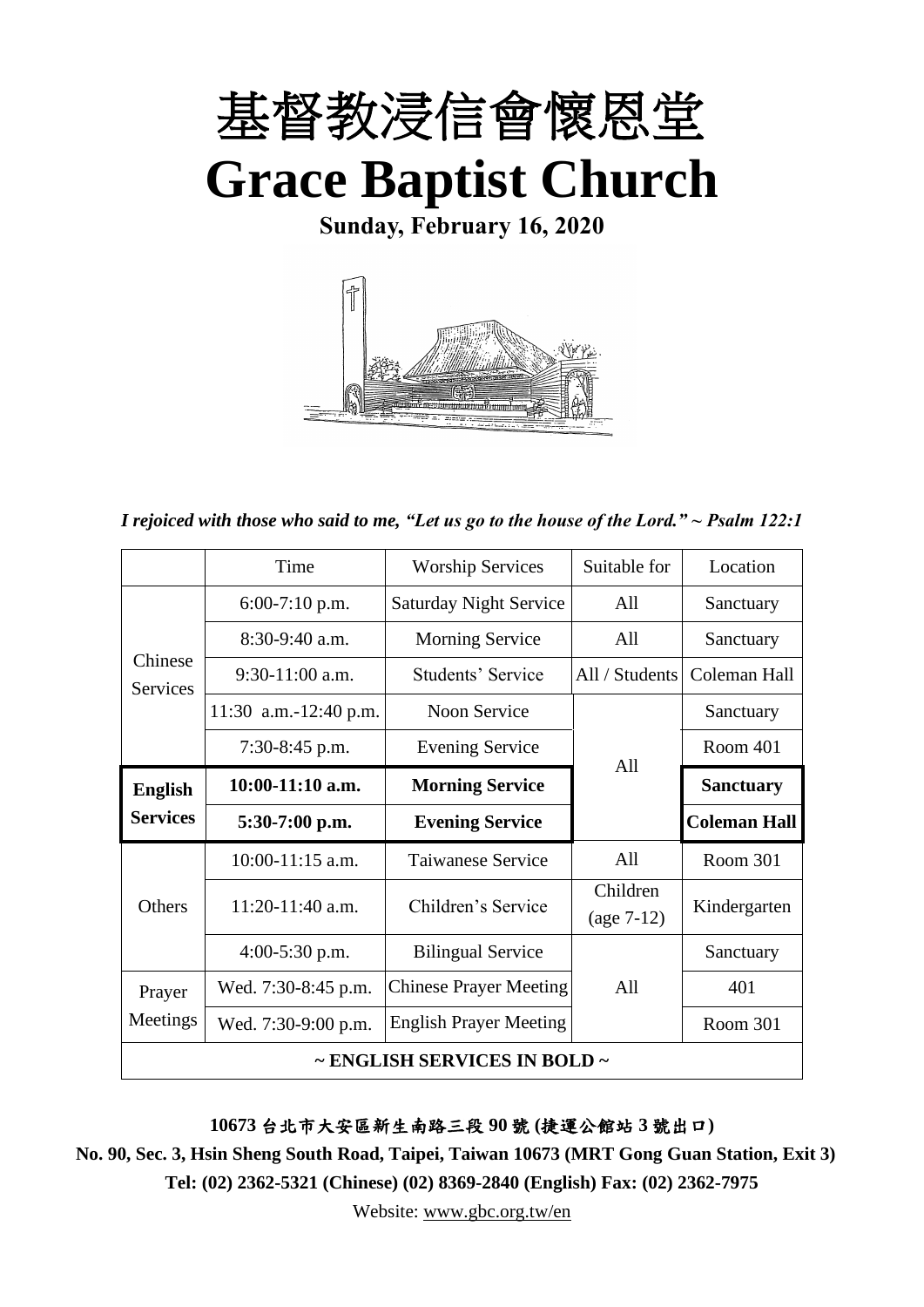|                                                                  |                                | <b>Welcome to Grace Baptist Church English Congregation.</b><br>Thank you for choosing to worship with us and celebrate the glory of our Lord. |                                                                     |
|------------------------------------------------------------------|--------------------------------|------------------------------------------------------------------------------------------------------------------------------------------------|---------------------------------------------------------------------|
|                                                                  |                                | Morning Worship Service – 10:00 a.m.<br>Sunday, February 16, 2020 (Sanctuary)                                                                  |                                                                     |
| Prelude<br>Greeting/Prayer<br>Worship through Music              |                                | "We Declare Your Majesty"<br>"There Is a Higher Throne"                                                                                        | Vicky Lin<br>Cherrie Lim                                            |
| <b>Pastoral Prayer</b><br>Worship through Music                  |                                | "Ancient Words"<br>"Speak O Lord"                                                                                                              | <b>Pastor Nick Brideson</b><br>Cherrie Lim                          |
| <b>Offertory Prayer</b><br>Tithes and Offerings<br>Doxology      |                                |                                                                                                                                                | <b>Pastor Nick Brideson</b>                                         |
| Pray for Our Church<br>Special Music<br><b>Scripture Reading</b> |                                | "The Lord Bless You and Keep You"<br>Nehemiah 8:1-3                                                                                            | Minister Priscilla Liao<br>Choir<br>Minister Priscilla Liao         |
| Message<br>Invitation<br>Benediction                             |                                | God Revives His People through a Scribe<br>"Wonderful Words of Life" - #261                                                                    | <b>Pastor Nick Brideson</b>                                         |
| Welcome<br><b>Closing Song</b><br>Postlude                       |                                | "As the Lord Is with Us"                                                                                                                       | Minister Priscilla Liao<br>Cherrie Lim<br>Vicky Lin                 |
| Wear a mask<br>before entering<br>the Cry Room.                  |                                | Nursery care is available in the "Cry Room" at the back of the Sanctuary<br>during the Morning Worship Service.                                |                                                                     |
|                                                                  |                                | Evening Worship Service – 5:30 p.m.<br>Sunday, February 16, 2020 (Coleman Hall)                                                                |                                                                     |
| Prelude<br>Prayer<br>Worship through Music                       |                                | "God of Wonders"                                                                                                                               | Vicky Lin<br>Minister Kevin Wang, Leader                            |
| Greeting<br><b>Pastoral Prayer</b>                               |                                |                                                                                                                                                | Minister Priscilla Liao<br><b>Pastor Nick Brideson</b>              |
| Worship through Music                                            |                                | "How Deep the Father's Love for Us" Minister Kevin Wang, Leader<br>"Great Is Thy Faithfulness"<br>"I Lay It All"                               |                                                                     |
| <b>Offertory Prayer</b><br>Tithes and Offerings                  |                                |                                                                                                                                                | <b>Pastor Nick Brideson</b>                                         |
| Pray for Our Church<br><b>Scripture Reading</b>                  |                                | Nehemiah 8:1-3                                                                                                                                 | Minister Priscilla Liao                                             |
| Message<br>Invitation<br><b>Closing Prayer</b>                   |                                | God Revives His People through a Scribe<br>"Once Again"                                                                                        | <b>Pastor Nick Brideson</b>                                         |
| Welcome<br><b>Closing Song</b><br>Postlude                       |                                | "Great Is Thy Faithfulness"                                                                                                                    | Minister Priscilla Liao<br>Minister Kevin Wang, Leader<br>Vicky Lin |
| To achieve this, we aim:                                         | 1. To become a house of prayer | <b>Our Vision Is to Spread the Gospel</b><br>2. Through prayer, to build the body of Christ                                                    |                                                                     |

3.From the body, to do the work of mission in Taipei, Taiwan, and neighboring countries "but you will receive power when the Holy Spirit has come upon you; and you shall be My witnesses both in Jerusalem, and in all Judea and Samaria, and even to the remotest part of the earth." - Acts  $1.8$  (NASB)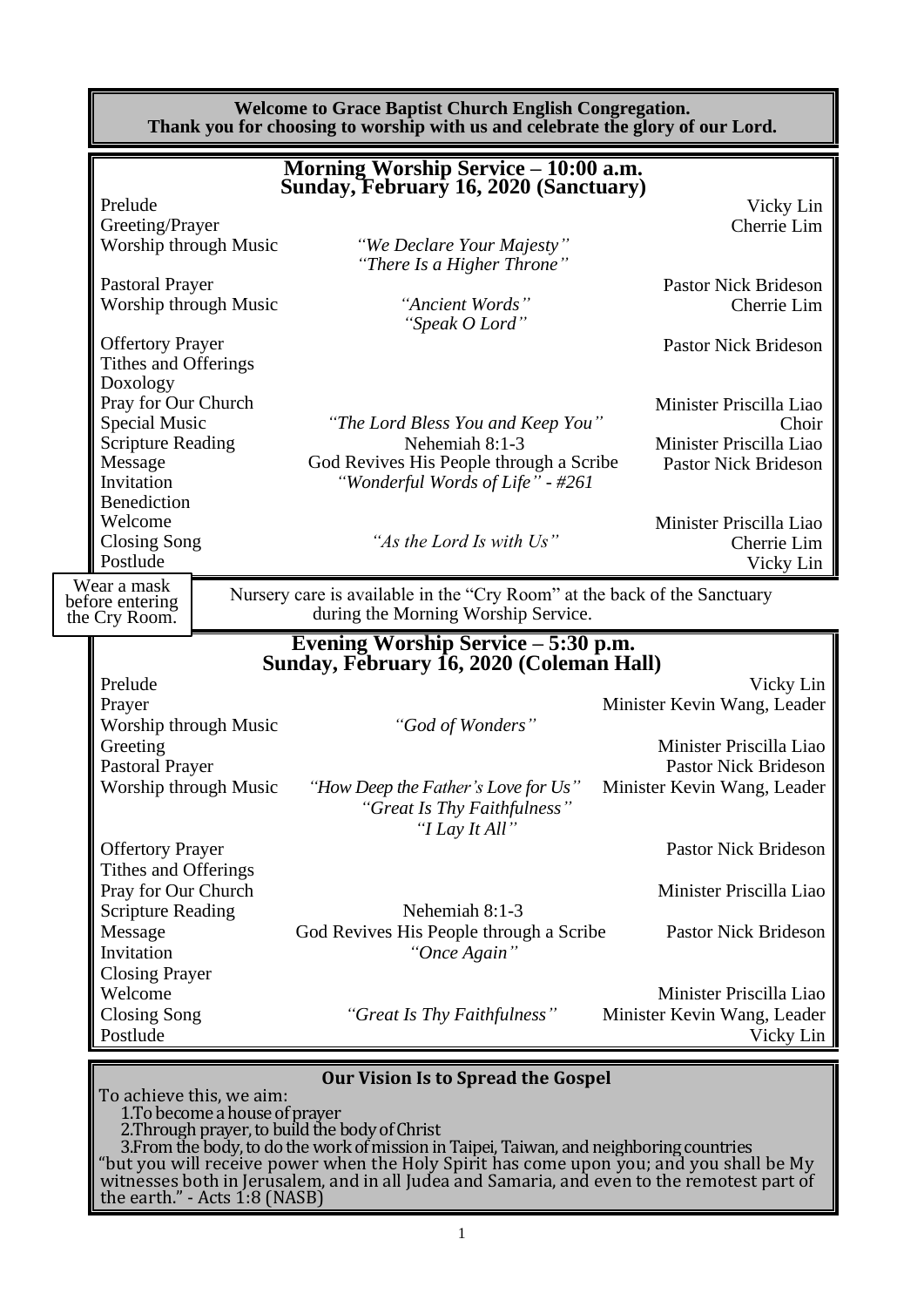### **Sermon Topic: God Revives His People through a Scribe Scripture: Nehemiah 8:1-3**

**Speaker: Pastor Nick Brideson February 16, 2020** 

### **Scripture: Nehemiah 8:1-3 (NASB)**

<sup>1</sup> And all the people gathered as one man at the square which was in front of the Water Gate, and they asked Ezra the scribe to bring the book of the law of Moses which the LORD had given to Israel. <sup>2</sup> Then Ezra the priest brought the law before the assembly of men, women and all who could listen with understanding, on the first day of the seventh month. <sup>3</sup> He read from it before the square which was in front of the Water Gate from early morning until midday, in the presence of men and women, those who could understand; and all the people were attentive to the book of the law.

**Notes:**

 $\overline{\phantom{a}}$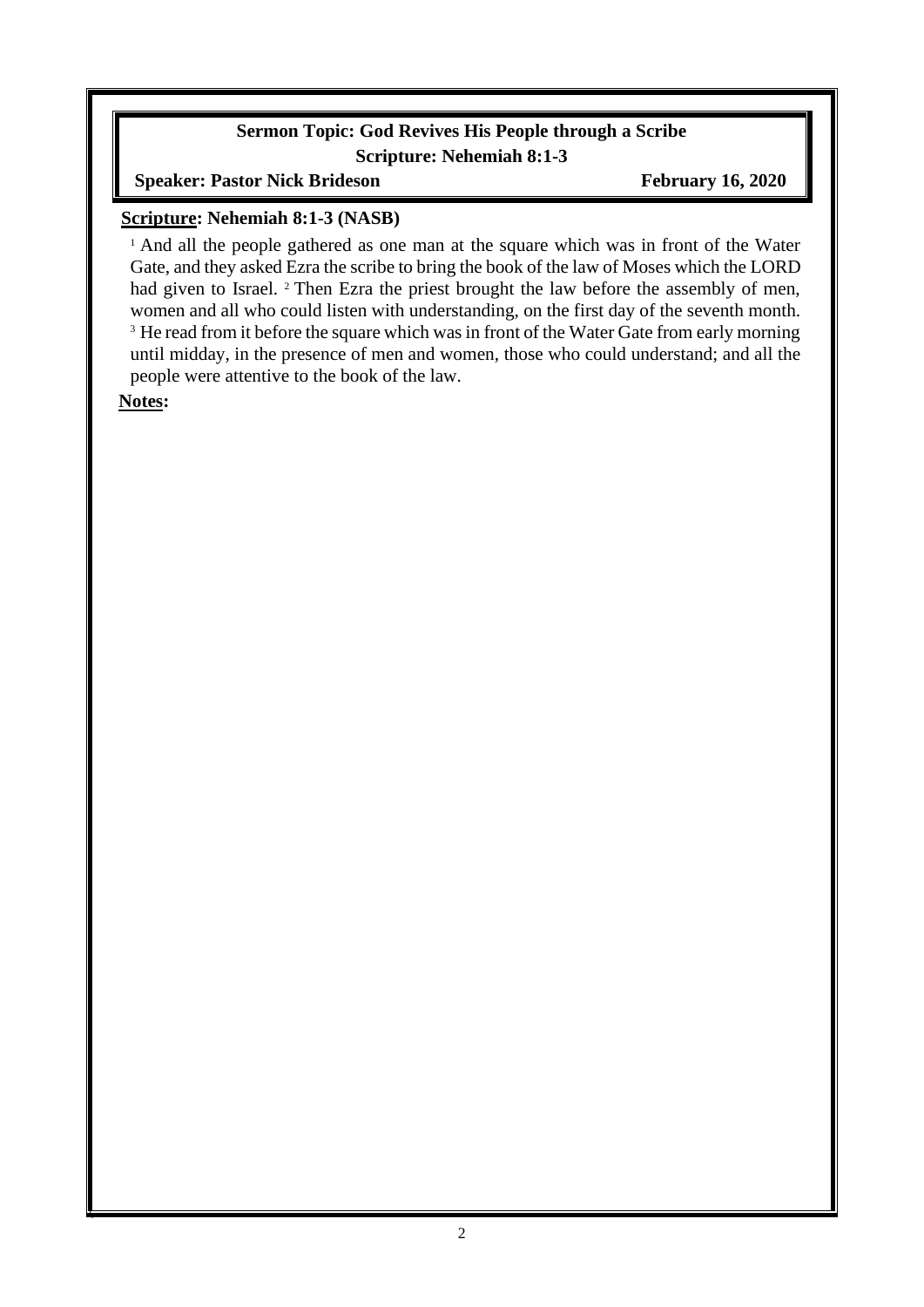# **Wednesday Night Prayer Meeting**

*"My house shall be called a house of prayer" (Matthew 21:13)*

Let us be a church of prayer. Come and pray with brothers and sisters in Christ 7:30 - 9:00 p.m. every Wednesday in Room 301. If you have a prayer request, please send it to Minister Priscilla Liao at [priscilla@gbc.org.tw.](mailto:priscilla@gbc.org.tw)

Prayer Focus for this coming Wednesday:

| 1st Week                                  | 2nd Week | 3rd Week        | 4th Week | 5th Week  |
|-------------------------------------------|----------|-----------------|----------|-----------|
| Caring/Healing/Families   Church Ministry |          | <b>Missions</b> | The Lost | The World |

# **Dr. Chow Lien-Hua 100th Anniversary Events (in Chinese)**

You are invited by the Pastor Chow Lien-Hua Foundation to activities on March 7 & 8 (in Chinese) in memory of our beloved Pastor Chow Lien-Hua. Please be encouraged to join them.

#### **1. March 7:**

- > From 1:30 to 3:30 p.m.: Topical speakers on Pastor Chow Lien-Hua's worship, theology, and application
- > From 3:50 to 4:00 p.m.: Introduction to the Pastor Chow Lien-Hua Foundation
- > From 4:00 to 5:50 p.m.: Guide to reading the books written by Pastor Chow Lien-Hua
- $> 7:30$  to 9:00 p.m.: Memorial concert

### **2. March 8:**

- > Guest speaker Pastor Timothy Lau on Pastor Chow Lien-Hua's application theology
- **3. Exhibition on events from Pastor Chow Lien-Hua's life:** from March 7 to 10:00 a.m. on March 10 in Coleman Hall
- **4. Display and sale of Pastor Chow Lien-Hua's books:** from March 7 to March 8 noon.

#### **Introduction to Pastor Chow Lien-Hua:**

Pastor Chow Lien Hua served in GBC for 46 years. He also was a recognized Christian leader in Taiwan serving as chaplain to Taiwan's former presidents Chiang Kai-shek, Chiang Ching-kuo, and Lee Teng-hui. He passed away in 2016 at the age of 96.

Born in Shanghai, Chow graduated from the University of Shanghai in business management. He later went to the United States in 1949 to study theology. He completed his BDiv (1951) and PhD (1954) at Southern Baptist Theological Seminary. Later he did postdoctoral research at Princeton Theological Seminary and was a visiting scholar at Oxford University. He later became chairman of the Taiwan Baptist Christian Seminary, president of Asia Baptist Graduate Theological Seminary, and later became GBC's Senior Pastor.

| Time  | Room                                                                               |                                    |
|-------|------------------------------------------------------------------------------------|------------------------------------|
|       | Mount of Olives<br>9:00 a.m. (Take the stairs by the front<br>desk, $2.5th$ floor) |                                    |
|       | WanFu 20-Classroom A                                                               |                                    |
| 11:30 | WanFu 20-Classroom C                                                               |                                    |
| a.m.  | Room B <sub>05</sub>                                                               |                                    |
|       | Room 405                                                                           | <b>BIBLE</b>                       |
|       | 3:00 p.m. Room 306                                                                 | <b>STUDIES</b><br><b>FOR LIFE.</b> |
|       | 4:00 p.m. Room 305                                                                 |                                    |

**Bible Studies for Life: Spring Season Starts March 1**

Whether you are young or old, if you follow Jesus, you are a disciple. But the quality of your discipleship isn't measured by how well you can answer questions. Discipleship is about being transformed into the likeness of Jesus. And transformation starts in the Word. That's

why *Bible Studies for Life* is carefully crafted to help kids, students, and adults purposefully become more like Jesus every day. (13 sessions: on Sundays from March 1 to May 31)



We have seven *Bible Studies for Life* classes available. Please check classroom information listed on the left and join one of the classes directly.

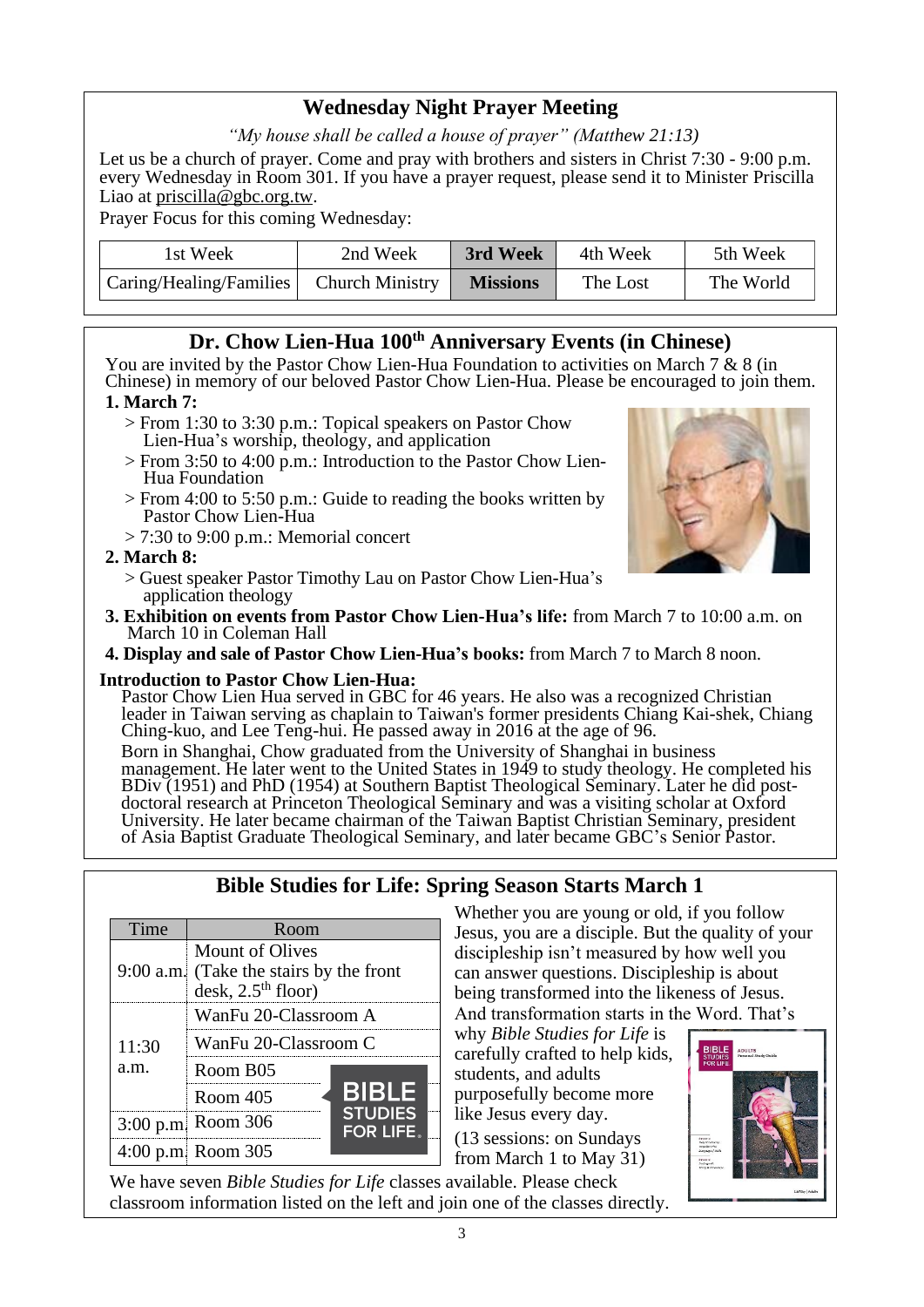

# **Welcome New Members!**

Today we welcome new members to our church family. May the Lord bless them as we grow in Christ together here at GBC.



- $\star$  Baptism 2 new members:
	- Shana Huang and Charis Shen
- $\star$  Membership Transfer 8 new members: Charlie Parker, Joel Morey, Julien Liao, Cindy Chen, Adeshina Bello, Joseph Oyewale, Oscar Gamba, and Carmelita Tan

If you feel called to be baptized, please contact SueJenny at [suejenny@gbc.org.tw](mailto:suejenny@gbc.org.tw) for information.

## **2020 Vacation Bible School - Volunteers Needed** *"CONCRETE & CRANES - Building on the Love of Jesus"*

**VBS camp:** July 20-24, 2020

For children aged: Kindergarten to 6<sup>th</sup> Grade (birthday before 2015/8/31)

**Morning Session ONLY:** 9:00 a.m. to 12:00 p.m.

**Family Day:** July 25<sup>th</sup> (Family Day is from 9:00 to 10:30 a.m. followed by Tea Time starting at 10:30 a.m.)

# **Volunteers** Needed:

Our planning/training meetings are: March 22 / April 26 / May 24 / June 28 / July 5 / July 19 at 1:15 p.m. in Coleman Hall. Those who are interested in registering as co-workers, please join our training and sign up at the meetings.

For more information, please contact VBS director Nadia Chen at [vbs2020@gbc.org.tw,](mailto:vbs2020@gbc.org.tw) or Minister Yalin Tseng at [yalintseng@gbc.org.tw.](mailto:yalintseng@gbc.org.tw)

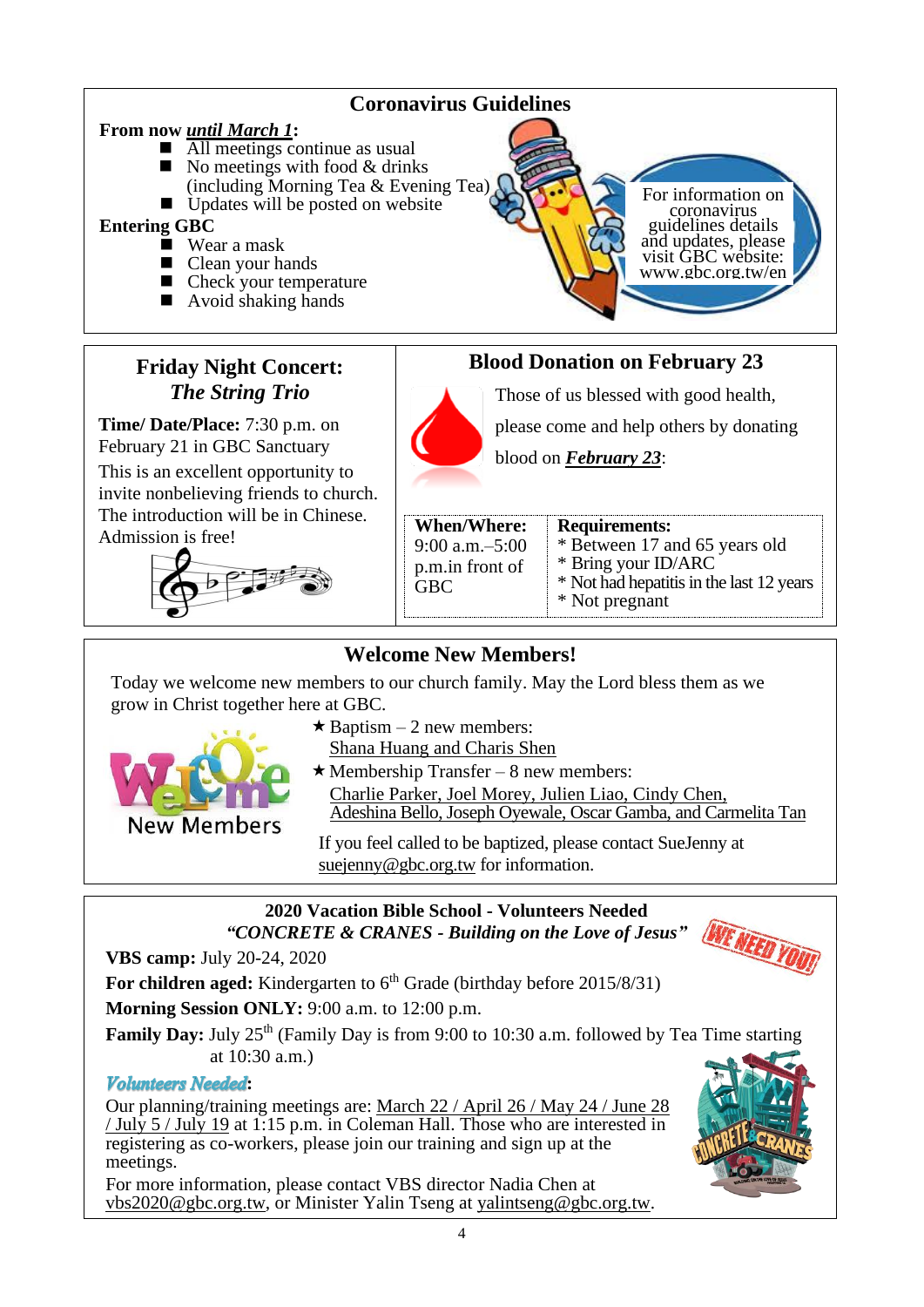| <b>Sunday School Information - YOU ARE ENCOURAGED TO JOIN A CLASS</b> |                            |                                                                                               |
|-----------------------------------------------------------------------|----------------------------|-----------------------------------------------------------------------------------------------|
| <b>Class</b>                                                          | <b>Time</b>                | <b>Room</b>                                                                                   |
| <b>Beginning Christian Life</b>                                       |                            |                                                                                               |
| Alpha - new and non-Christians                                        | 11:45 a.m.                 | Calvary Room                                                                                  |
| Christianity 101 - required for baptism                               | 11:30 a.m.                 | Mount of Olives Room                                                                          |
| Daily Walk with Jesus - after baptism                                 | 11:30 a.m.                 | <b>B03</b>                                                                                    |
| <b>Maturing Christians</b>                                            |                            |                                                                                               |
|                                                                       | 9:00 a.m.                  | Mount of Olives Room                                                                          |
| Gospel Project                                                        | $11:30$ a.m.               | 4 classes:<br>$\overline{\text{Room } 405}$<br>Room B05<br>WanFu 20 Room A<br>WanFu 20 Room C |
|                                                                       | $3:00$ p.m.                | 306                                                                                           |
|                                                                       | $4:00$ p.m.                | 305                                                                                           |
| <b>Youth: Grade 7 and above</b>                                       |                            |                                                                                               |
| Gospel Project                                                        | 11:30 a.m.                 | <b>B04</b>                                                                                    |
| <b>Children:</b>                                                      |                            |                                                                                               |
| Nursery - Age 3 and under                                             | $11:20$ a.m. $-12:50$ p.m. | Kindergarten                                                                                  |
| Preschool - Age 3 to 5                                                | $11:40$ a.m. $-12:40$ p.m. | 403                                                                                           |
| AWANA - Kindergarten (大班) to Grade 6                                  | 11:30 a.m. $-1:00$ p.m.    | 401/404                                                                                       |

# **English Congregation Leaders**

|                                                                                                                                                                                                                                                                                                                                                                                                                                                                                                                           |                                                                                                                                                                                                                                                                                                                                                                                                                               | English Pastor: Nick Brideson                                                                                                                                                                                                                                                                                                                                                                                                                |                                                                                                                                                                                                                                                                                                                                                                                                                                                                     |                                                                                                                                                                                                                                                          |
|---------------------------------------------------------------------------------------------------------------------------------------------------------------------------------------------------------------------------------------------------------------------------------------------------------------------------------------------------------------------------------------------------------------------------------------------------------------------------------------------------------------------------|-------------------------------------------------------------------------------------------------------------------------------------------------------------------------------------------------------------------------------------------------------------------------------------------------------------------------------------------------------------------------------------------------------------------------------|----------------------------------------------------------------------------------------------------------------------------------------------------------------------------------------------------------------------------------------------------------------------------------------------------------------------------------------------------------------------------------------------------------------------------------------------|---------------------------------------------------------------------------------------------------------------------------------------------------------------------------------------------------------------------------------------------------------------------------------------------------------------------------------------------------------------------------------------------------------------------------------------------------------------------|----------------------------------------------------------------------------------------------------------------------------------------------------------------------------------------------------------------------------------------------------------|
| <b>Pastor Nick Brideson</b>                                                                                                                                                                                                                                                                                                                                                                                                                                                                                               | Minister Priscilla Liao                                                                                                                                                                                                                                                                                                                                                                                                       |                                                                                                                                                                                                                                                                                                                                                                                                                                              | Minister Kevin Wang                                                                                                                                                                                                                                                                                                                                                                                                                                                 |                                                                                                                                                                                                                                                          |
| <b>Adult Education</b><br>/Mission                                                                                                                                                                                                                                                                                                                                                                                                                                                                                        | AM Worship                                                                                                                                                                                                                                                                                                                                                                                                                    | Children's<br>Education/Caring                                                                                                                                                                                                                                                                                                                                                                                                               | PM Worship                                                                                                                                                                                                                                                                                                                                                                                                                                                          | Youth/Fellowship                                                                                                                                                                                                                                         |
| <b>Adult Education</b><br>Nick Brideson<br>nick@gbc.org.tw<br><b>Foreign Mission:</b><br><b>Medical/Dental Team</b><br>Armand Lim<br>rmanlim@yahoo.com<br><b>VBS</b> Team<br>Priscilla Liao<br>priscilla@gbc.org.tw<br><b>Taiwan Mission:</b><br><b>TaiTung Team</b><br>Cherrie Gow Lim<br>cvgow@yahoo.com<br><b>Orphanage Ministry</b><br>Julie Chen<br>yuling0914@gmail.com<br><b>Friday NTU Group</b><br>Les Anderson<br>les72251@yahoo.com<br><b>Evergreen Fellowship</b><br>Winnie Liang<br>wistlesliang@hotmail.com | <b>Morning Music</b><br>Cherrie Gow Lim<br>cvgow@yahoo.com<br><b>Morning Greeters</b><br>Chien Ferng<br>cferng@gmail.com<br><b>Adult Choir</b><br><b>Hand Bell Choir</b><br>Juliet Jao<br>lenyinjao@gmail.com<br><b>Hallel Singers</b><br>Cherrie Gow Lim<br>cvgow@yahoo.com<br><b>Morning Fellowship Tea</b><br>Yuri Shih<br>yuchen phone@hotmail.com<br><b>Morning Multimedia</b><br>Vicky Lin<br>gbcmorningmedia@gmail.com | <b>Preschool</b><br>Priscilla Liao<br>priscilla@gbc.org.tw<br><b>AWANA Spark Group</b><br><b>Crystal Turner</b><br>elisayeh@yahoo.com<br><b>AWANA T&amp;T Group</b><br>Ming Lai<br>minglai88@gmail.com<br><b>Prayer Ministry</b><br>Priscilla Liao<br>priscilla@gbc.org.tw<br><b>Hospital Visitation</b><br>Amanda Lou<br>lou.amanda@gmail.com<br><b>Small Groups</b><br>- Women<br>- General<br>- Ministry<br>- Nationality<br>- Evangelism | <b>Evening Music Team</b><br>Alex Chen /Renee Yang<br>gbceworshipteam@gmail.com<br><b>Evening Greeters</b><br>Vicky Kuo<br>asiaglobe999@gmail.com<br><b>Evening Multimedia</b><br><b>Jusak Tandean</b><br>jtandean@yahoo.com<br><b>Evening Tea / Baptism</b><br><b>Celebration Fellowship</b><br>Michelle Cheng<br>yealincheng@yahoo.com<br><b>Evening Snack</b><br>Michael Huang<br>mhuang500@yahoo.com<br><b>Baptism Support</b><br>Aline Kao<br>aline@gbc.org.tw | <b>Trinity Youth</b><br>(Grade 7 and above)<br>Grant & Kirsten Burgess<br>grantburgess@live.co.za<br><b>Mabuhay Fellowship</b><br>Ava Zamora<br>avazam@yahoo.com<br><b>Small Groups</b><br>- Youth<br>- Students<br>- Couples<br>- Parenting<br>- Family |
| SueJenny Hsu<br>suejenny@gbc.org.tw                                                                                                                                                                                                                                                                                                                                                                                                                                                                                       | <b>Secretarial staff:</b><br>Stella Chen (part-time)<br>stella@gbc.org.tw                                                                                                                                                                                                                                                                                                                                                     | Deacon<br>Michael Huang<br>mhuang500@yahoo.com                                                                                                                                                                                                                                                                                                                                                                                               |                                                                                                                                                                                                                                                                                                                                                                                                                                                                     | <b>Alternate Deacon</b><br>Armand Lim<br>rmanlim@yahoo.com                                                                                                                                                                                               |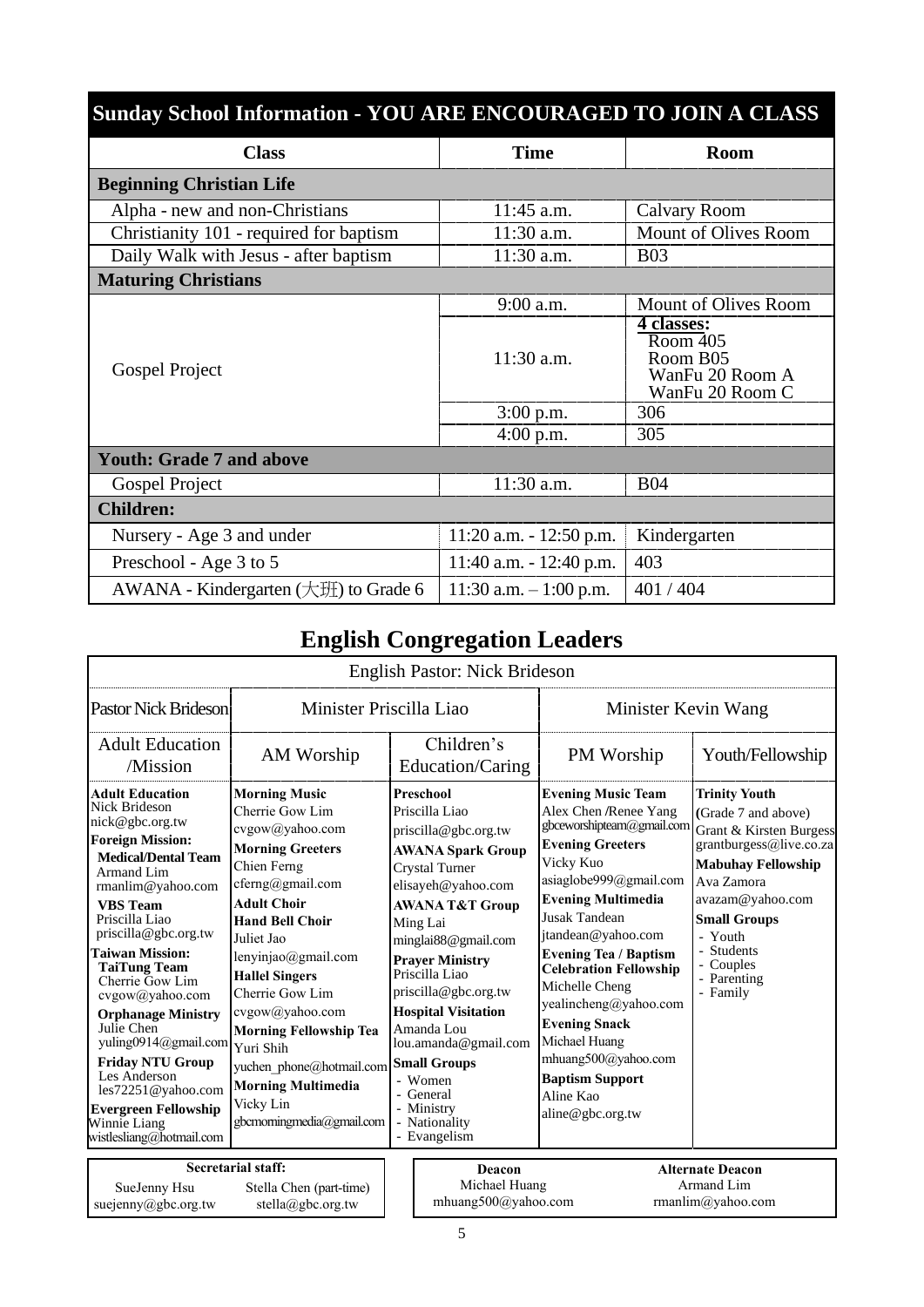|                          |                                                 | <b>Small Groups</b>                                       |                                                           |
|--------------------------|-------------------------------------------------|-----------------------------------------------------------|-----------------------------------------------------------|
| <b>Type of Group</b>     | <b>Name</b>                                     | Day/Time                                                  | <b>Location/Contact Emails</b>                            |
| <b>Students</b>          | <b>NTU English</b><br><b>Conversation Group</b> | Friday<br>$12:15 - 1:15$ pm                               | <b>NTU</b><br>les72251@yahoo.com                          |
|                          | <b>International Students Group</b>             | Friday<br>$7:30 - 9:00$ pm                                | Near GBC<br>cesaledro57@gmail.com                         |
| Couples/                 | Couples Group                                   | Sunday<br>11:30 am $-$ 1:00 pm                            | Near GBC<br>alan.triciac@gmail.com                        |
| Parenting                | <b>Parenting Group</b>                          | $2nd$ & 4 <sup>th</sup> Sunday<br>$11:30$ am $- 12:30$ pm | GBC Room 402<br>rod_syverson@hotmail.com                  |
| Women                    | Women's Breakfast Group                         | $2nd$ Saturday<br>$8:30 - 10:30$ am                       | Near GBC<br>foua201@gmail.com                             |
| Language/<br>Nationality | <b>Indonesian Community Group</b>               | Sunday<br>$11:30$ am $-12:45$ pm                          | Near GBC<br>sagitamaria@gmail.com                         |
|                          | Salt & Light                                    | Sunday<br>$1:30 - 3:00 \text{ pm}$                        | <b>GBC Mount of Olives Room</b><br>paulhan2908@gmail.com  |
|                          | <b>Bilingual Interpretation Group</b>           | $\overline{\text{S}}$ unday<br>$2:00 - 4:00$ pm           | GBC Room 303<br>cfindler@yahoo.com                        |
|                          | Crown of Beauty                                 | Saturday<br>$2:00 - 4:00$ pm                              | <b>GBC Mount of Olives Room</b><br>clemence4261@gmail.com |
| General                  | Thursday Night Bible<br><b>Study Group</b>      | Thursday<br>$7:30 - 9:00$ pm                              | GBC Room 301<br>rod_syverson@hotmail.com                  |
|                          | NanGang Group                                   | Friday<br>$7:00 - 9:30$ pm                                | NanGang<br>sagitamaria@gmail.com                          |
|                          | YungHe Bible Study Group                        | Friday<br>$7:00-8:30$ pm                                  | YungHe<br>yedukondaluster@gmail.com                       |
|                          | HsinChu Bible Study Group                       | Friday<br>$7:30 - 8:45$ pm                                | HsinChu<br>rmanlim@yahoo.com                              |
| Ministry                 | <b>Hospital Visitation Group</b>                | Thursday<br>$1:30 - 2:30$ pm                              | Near GBC<br>lou.amanda@gmail.com                          |
| Evangelism               | Personal Evangelism Group                       | Thursday<br>$7:00-8:30$ p.m.                              | GBC Room 307<br>roytreur@gmail.com                        |

#### **YOU ARE ENCOURAGED TO JOIN A SMALL GROUP**

If you need more information about a small group, please send your questions directly to the email address provided above. If you are interested in starting a new group, please contact Minister Priscilla Liao at [priscilla@gbc.org.tw.](mailto:priscilla@gbc.org.tw)

## **Fellowships**

## **Mabuhay Fellowship**

Today, Feb. 16, at 2 p.m. in Basement Room B05, the Mabuhay Fellowship will have a Bible study. All are welcome. Also, you are invited to join us on *Feb. 23* at 2 p.m. for a fellowship with Wycliffe missionary Kim Chiu to speak on "*The Special Love*", based on Mark 2:1-12. The fellowship will be held at the recreation center of the

Cheng Gong Residential Complex (成功國宅). We will meet at GBC's front door at 11:30 a.m. sharp and go together.

> For more information on the Feb. 23 fellowship, come to B05 today, Feb. 16, at 2 p.m., or email Ava Zamora (avazam@yahoo.com) or Jeanette Fabico (jeanettefabico@yahoo.com).

The Mabuhay Fellowship comprises Filipinos aiming to share God's love and light through worship, prayer, Bible study, fellowship, gospel sharing, and ministry.

**Evergreen Bilingual Fellowship**

This coming Saturday, February 22, Evergreen Fellowship will have small group discussion on the Book of Genesis. Please come to join us!

Evergreen is an international bilingual Christian fellowship of

Grace Baptist Church. We meet every Saturday night, 6:00 to 8:00 p.m. in Room 401. We hope you'll invite your non-



believing friends, get involved in deep relationships here, and join our Fellowship.